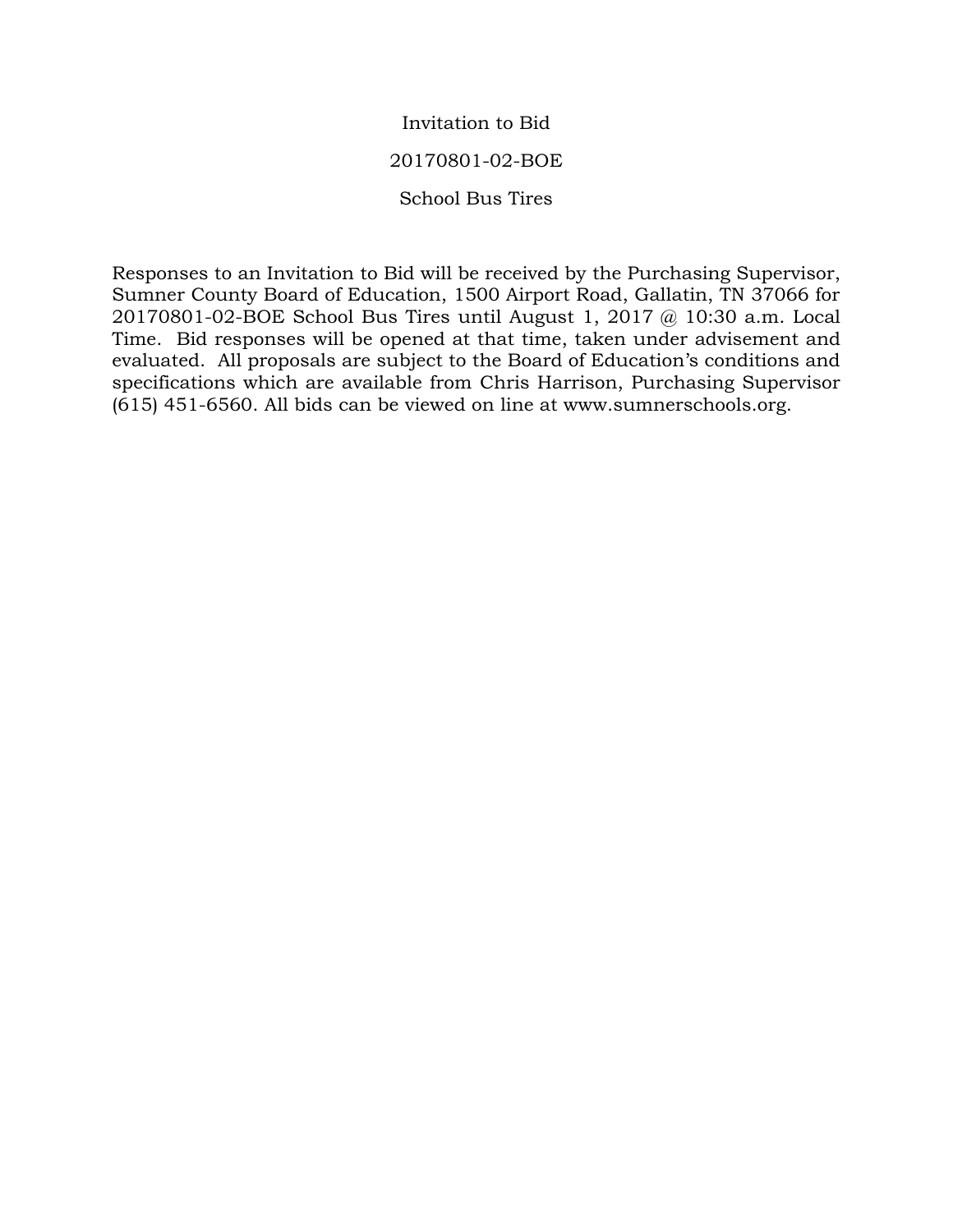#### **NOTICE TO RESPONDENTS**

Responses to an Invitation to Bid will be received by the Purchasing Supervisor in the SUPPORT SERVICE FACILITY CONFERENCE ROOM, Sumner County Board of Education, 1500 Airport Road Gallatin, TN 37066. They will be received until **10:30 A.M. Local Time August 1, 2017** for **20170801-02-BOE School Bus Tires**, at which time the responses will be opened, taken under advisement and evaluated. *BIDS WILL BE POSTED ON www.sumnerschools.org*

**GENERAL REQUIREMENTS AND CONDITIONS**

-------------------------------------------------------------------------------------------------------------------------------

- 1. The Sumner County Board of Education reserves the right to accept or reject any and/or all responses in whole or in part, and to waive informalities therein.
- 2. Any responses received after the scheduled closing time for the receipt for responses will not be considered.
- 3. If a mistake is discovered after the responses are received, only the Sumner County Board of Education may allow the respondent to withdraw the entire response.
- 4. Partial payments will not be approved unless justification for such payment can be shown. Terms will be net 30 days.
- 5. Payment will not be made until the said **20170801-02-BOE School Bus Tires** are inspected and approved as meeting all specifications by persons appointed by the Sumner County Board of Education.
- 6. Responses submitted must be in a sealed envelope and marked on the outside as follows: **RESPONSE: 20170801-02-BOE School Bus Tires DEADLINE: August 1, 2017 @ 10:30 a.m. Local Time**
- 7. Facsimile responses will not be considered.
- 8. If a successful bidder violates any terms of their bid, the contract, school board policy or any law they may be disqualified from bidding for a period of two years for minor violations or longer for major violations. Bids from disqualified bidders will not be accepted during the period of disqualification.
- 9. Prices quoted on the response (if any) are to be considered firm and binding until the said **20170801-02-BOE School Bus Tires** are in the possession of the Sumner County Board of Education.
- 10. No purchase or contract is authorized or valid until the issuance of a Board Purchase Order in accordance with Board Policy. No Board Employee is authorized to purchase equipment, supplies or services prior to the issuance of such a Purchase Order.
- 11. Any deviation from these stated terms, specifications and conditions must be coordinated with and approved in writing by the Purchasing Supervisor, Chris Harrison (615) 451-6560.
- 12. All bids that exceed \$25,000 must have the Company Name, License Number, Expiration Date thereof and License Classification of Contractor listed on outside of sealed envelope. As required by State of Tennessee Code Annotated 62-6-119.
- 13. The awarded bidder will be required to post a performance and payment bond in the amount of 25% of the contract price if it exceeds \$100,000 as stated by State of Tennessee Code Annotated 12-4-201.
- 14. If the project cost in excess of \$25,000 a performance bond must be secured by the requesting party in an amount equal to the market improvement value.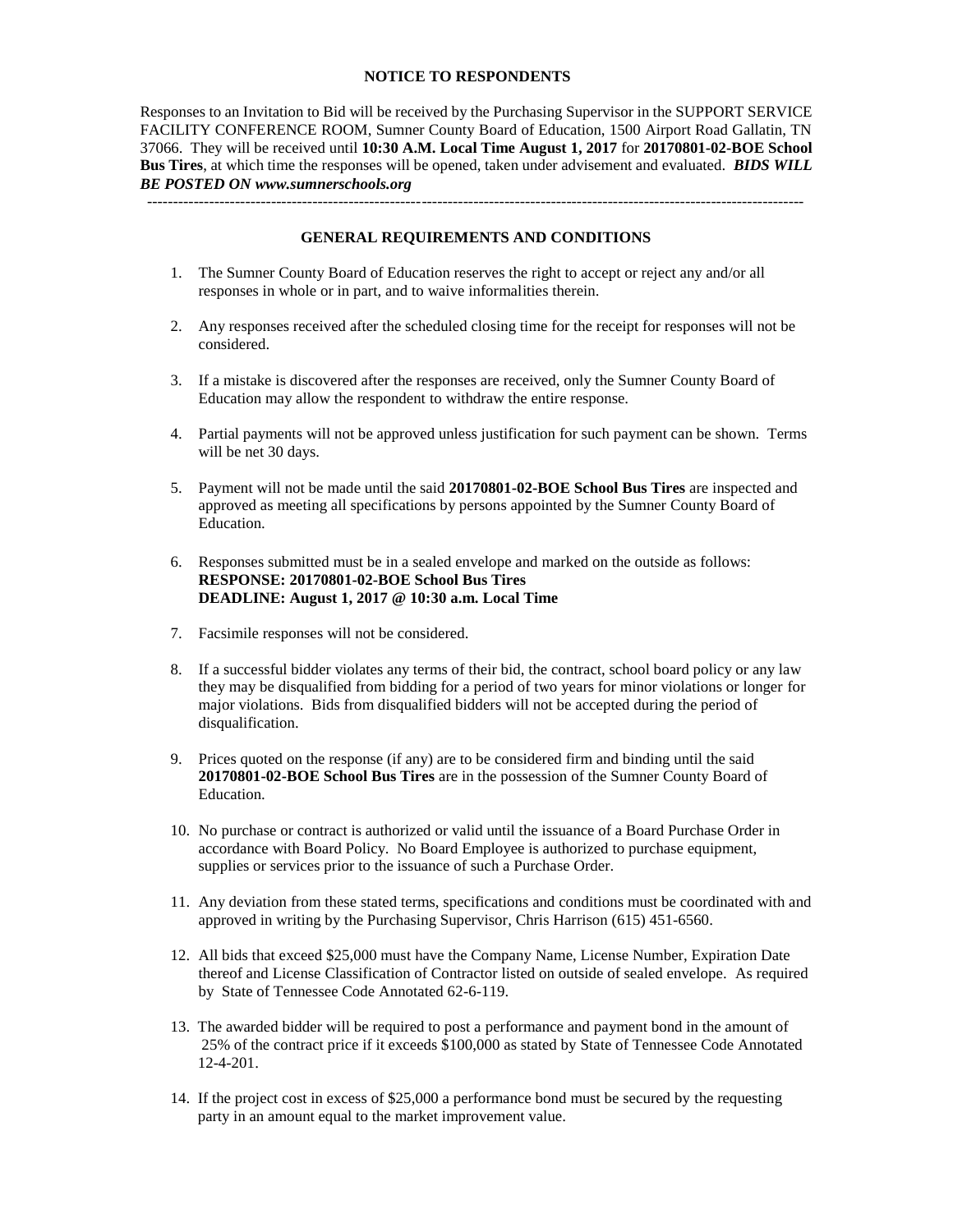## **20170801-02-BOE SCHOOL BUS TIRES**

The Sumner County Board of Education, herein known as "School System", Transportation Department is soliciting bids for school bus tires. The bid will be valid from September 1, 2017 thru August 31, 2018. One vendor will be selected.

Refer to the following:

- Price must include all applicable fees.
- Price must include cost of delivery to the SCBOE.
	- 1500 Airport Road, Gallatin, TN 37066
- Only the specified tires will be accepted. NO SUBSTITUTIONS.

### **New Small Steer Tire**

\**Price must include all fees and the reduction for the casing and retreading allowance.*

- $\bullet$  255/70R22.5
- Minimum Tread Depth: 17/32
- Load Range H
- Brands/Series Accepted
	- $\triangleright$  Bridgestone R250 ED
	- $\triangleright$  Michelin XZE

### **New Large Steer Tire**

**\****Must meet Tennessee School Bus specifications.*

- $-11R22.5$
- Minimum Tread Depth: 21/32
- Load Range H
- Brands/Series Accepted
	- $\triangleright$  Bridgestone R268
	- $\triangleright$  Michelin XZE2

### **Casing & Retreading Allowance**

- Bidder shall submit price to purchase used casings and retreading allowance
- Shall be for 11R-22.5; Load Range H; 16PLY; Multi Position Tires
- Tires shall be picked up in group of thirty (30)
	- $\triangleright$  Pickup & Payment shall be complete one week from date of notification.
- Bidder is required to accept all casings meeting the specifications.

For questions regarding these specifications, contact Kevin Kepley (Transportation Dept.) @ 615- 452-1520 or by email at kevin.kepley@sumnerschools.org.